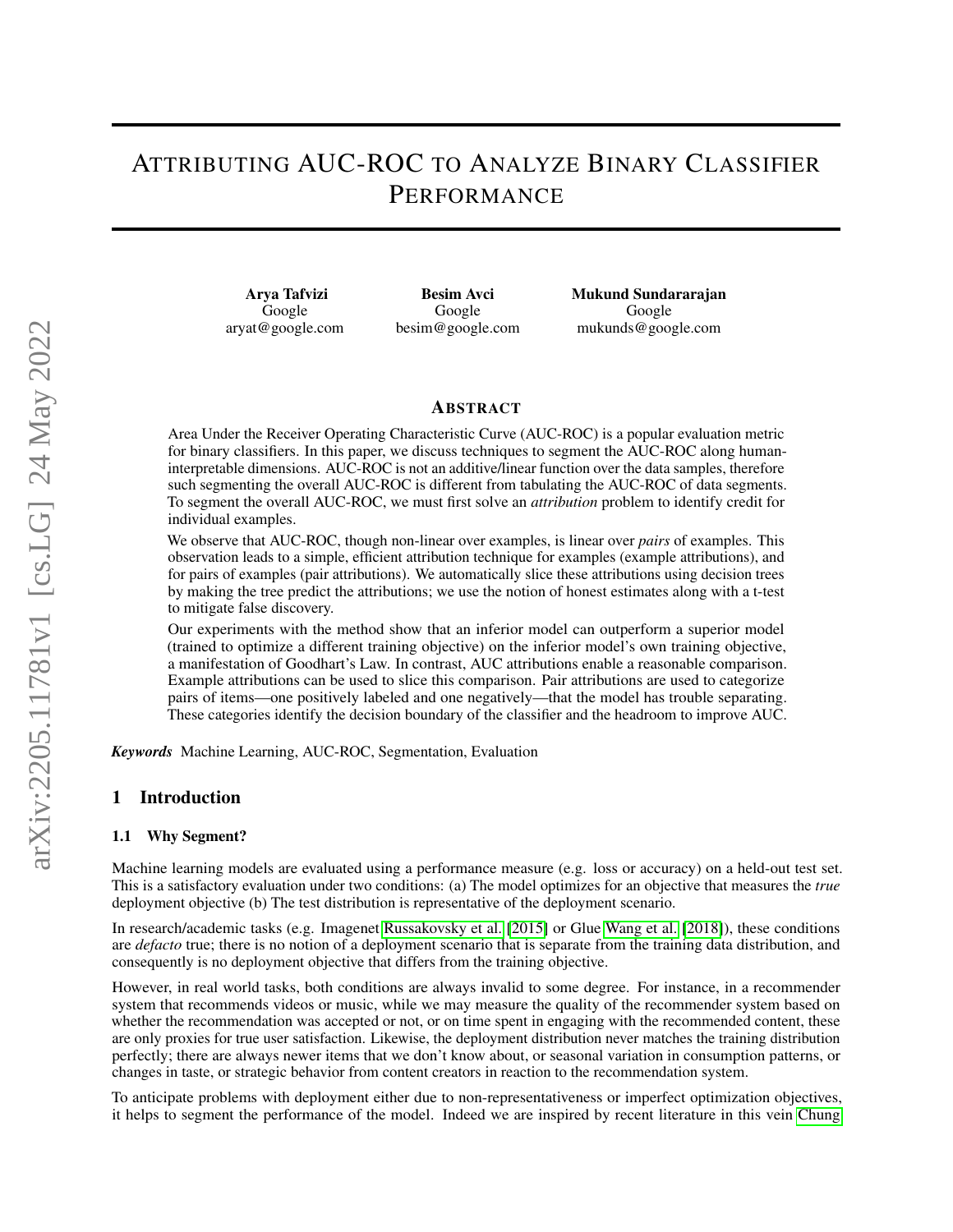[et al.](#page-11-2) [\[2018\]](#page-11-2), [Pastor et al.](#page-11-3) [\[2021\]](#page-11-3), which segment the evaluation data on linear metrics such as *logloss* and *false positive/negative rate* using decision trees and lattices. If a model's performance is variable across different segments, then it is less robust to distribution shifts and more sensitive to imperfections in the training objective. While it is hard to predict distribution shifts, it is easier to identify segments with variable performance, and have a decision-maker (e.g. a loan officer) judge whether segments with poor performance (say, student loans) are likely to increase in proportion. Moreover, identifying segments with outlying performance can help model builders make informed decisions on how/where to add more training data.

Furthermore, we often compare two models, one currently in use, and another a candidate to replace it. If one model is superior to another, it is worth checking if this superiority is robust to changes in the data distribution. Again, it makes sense to slice the difference in performance between the two models.

## <span id="page-1-0"></span>1.2 Why AUC-ROC?

In this paper, we focus on on a popular evaluation metric for binary classifiers called AUC-ROC (see Section [3](#page-2-0) for a definition). Let us justify this choice of metric.

Perhaps, the obvious choice of evaluation metric is the training objective itself. For classification tasks, for deep networks and logistic regression, this is typically cross entropy (CE) Loss (see Expression [1.](#page-3-0) The overall CE Loss is a simple average of the CE Loss for each example, making this metric easy to decompose; for instance [Chung et al.](#page-11-2) [\[2018\]](#page-11-2) focuses on this metric. For random forests, it is an entropy based measure such as GINI Impurity (see Expression [2\)](#page-3-1). Unfortunately, GINI Impurity does not apply to deep networks or logistic regression; so if you are comparing a random forest with a deep network, you cannot use GINI Impurity. You can use CE Loss, but as we discuss in Section [4,](#page-4-0) the results from such a comparison would be misleading because of a manifestation of Goodhart's Law; as we shall see, the logistic regression or deep learning would seemingly outperform random forests, but only because random forests don't target CE Loss. Furthermore, neither training objective is directly related to the model's classification performance, which is better captured by measures such as accuracy, precision and recall.

Accuracy conflates type 1 (false positives) and type 2 errors (false negatives); when there is class imbalance, it is possible for a trivial classifier to outperform a non-trivial one. This is sometimes called the Accuracy Paradox. Using precision or recall requires us to commit to a threshold (for the score, above which the classifier returns 'true'), i.e., a specific trade-off between the cost of false positives and false negatives. If a decision-maker has a specific trade-off in mind, these are good evaluation metrics; [Pastor et al.](#page-11-3) [\[2021\]](#page-11-3) focuses on these metrics. But often, it is hard to commit to a specific trade-off/threshold when we are evaluating a model.

Then we are left with 'global' metrics such as the F-score or AUC-ROC that are not linear over the examples. Neither metric can be easily segmented. We choose to work with the AUC-ROC because it is is closer to being linear (we make this precise in Section [5.2\)](#page-5-0), and it does not require one to commit to a score threshold. A similar workflow for segmenting the F-score can be developed.

## 1.3 Why Attribution?

Because AUC-ROC is not linear, reporting the AUC-ROC for a list of segments is not the same as segmenting the aggregate AUC-ROC (see Example [2\)](#page-5-1); the aggregate AUC-ROC also includes contributions from the interaction between the segments. *We seek to measure the contribution of a human-interpretable segment to the aggregate AUC-ROC, contributions that are on account of the quality of predictions and not just the number of examples in the segment. We seek to use this measure to automatically identify segments with very high or very low contributions to the aggregate AUC-ROC.* We will do this by first identifying the contribution of a single example to the aggregate AUC-ROC; this is the *attribution* of the AUC-ROC to that example. We will then segment these attributions using standard tools such as decision trees.

## 1.4 Our Results

• In Section [4,](#page-4-0) we compare the performance of a random forest model and a logistic regression model on their training objectives. Unsurprisingly, each model handily beats (trounces) the other on its own training objective. We discuss that this is a manifestation of Goodhart's Law, i.e., 'When a measure becomes a target, it ceases to be a good measure'. In contrast, comparing the aggregate AUC-ROC of the two models produces a more realistic picture that the two models perform similarly; AUC-ROC is almost never a training objective, i.e., never the 'target' and therefore escapes the clutches of Goodhart's Law. This motivates us to segment AUC-ROC.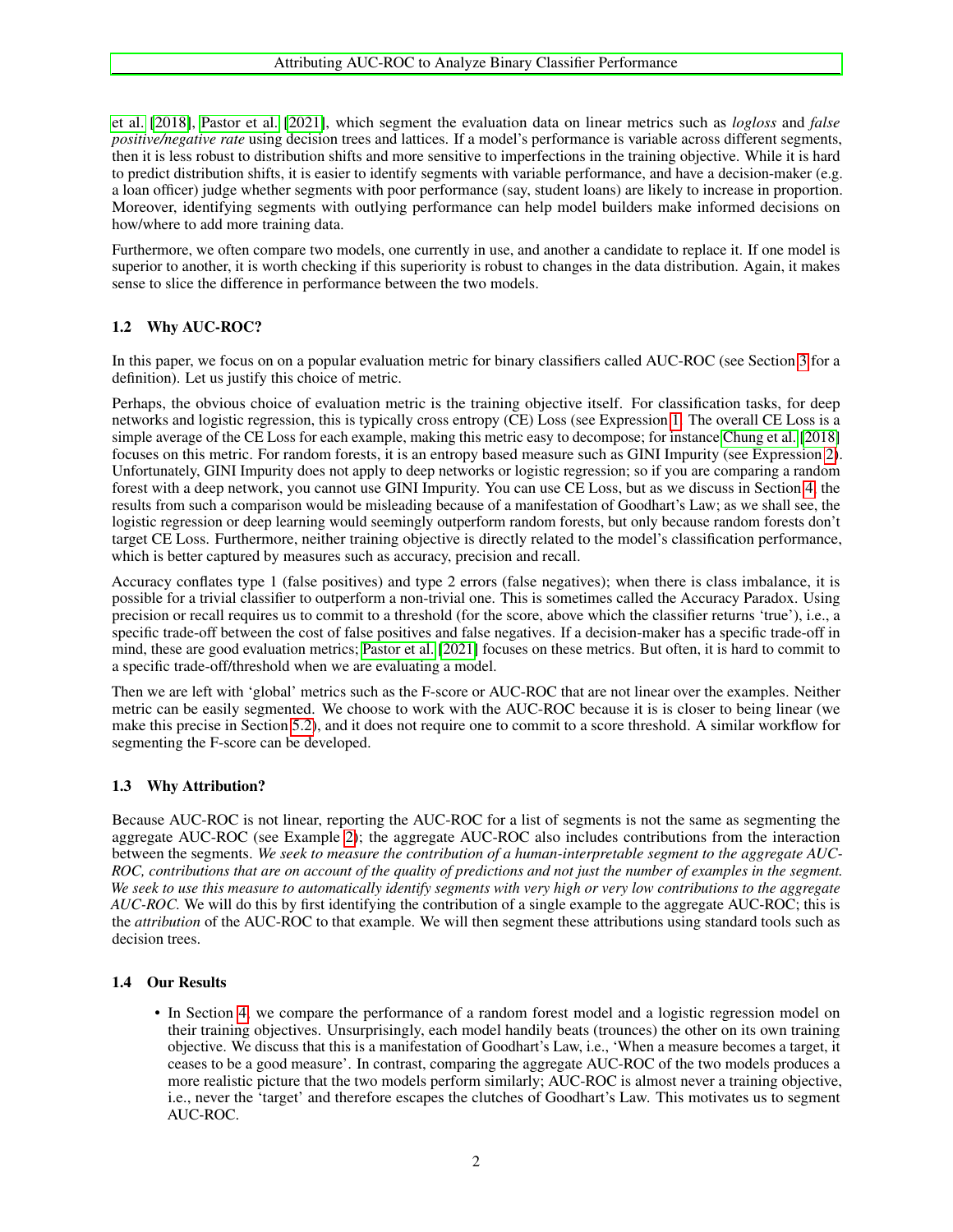- In Section [5.2,](#page-5-0) we observe that though AUC-ROC is non-linear over examples, it is linear over pairs of examples. We use this observation to construct an efficient attribution technique for pairs of examples (*pair attribution*) and for individual examples (*example attribution*). In Section [5.2,](#page-5-0) we show that correctly normalized example attributions are nicely correlated with training objectives across examples, making them a good measure of model performance on an individual example.
- In Section [5.3](#page-6-0) and Section [5.4,](#page-6-1) we demonstrate the use of decision trees to segment AUC attributions. We use the notion of honest estimates with t-tests to mitigate false discovery. We show that segmenting by AUC attributions is as effective as segmenting by training objectives.
- In Section [5.5](#page-6-2) we compare a simple forest and a regression model on AUC attributions; as discussed above, this is a safer comparison metric than using one of their objectives. We identify slices where the complex model truly outperforms the simple model.
- In Section [6.3,](#page-8-0) we segment pair attributions to study the headroom in AUC. We show that a model can have good AUC within a slice, and yet the slice can contribute to a low AUC via its interaction with other slices.
- In Section [6.4,](#page-9-0) Figure [2](#page-9-1) we segment pair attributions, demonstrating how we can identify pairs of segments of examples, one consisting of positive examples and the other of negative examples, that the model finds hard to separate.

# 2 Related Work

AUC-ROC: There is a literature on analyzing (aggregate) ROC graphs (see for instance [Fawcett](#page-11-4) [\[2006\]](#page-11-4)); they study properties like convexity of the ROC curve, isometry lines for accuracy, class skew sensitivity of ROC, and optimizing AUC-ROC. In contrast, we discuss how to identify the AUC-ROC contribution of an example, or a data segment.

There is also work (e.g. [Eban et al.](#page-11-5) [\[2017\]](#page-11-5), [Yuan et al.](#page-11-6) [\[2021\]](#page-11-6)) on optimizing AUC-ROC. To do this, the authors of [Eban et al.](#page-11-5) [\[2017\]](#page-11-5) produce additively-separable, differentiable upper and lower bounds on true positives, true negatives, false positives and false negatives. [Yuan et al.](#page-11-6) [\[2021\]](#page-11-6) proposes a new margin-based min-max surrogate loss function for the AUC score. In contrast, we use a simple attribution technique to distribute AUC-ROC credit to positive-negative example pairs in the evaluation dataset for a trained model.

Segmentation: There is work on segmenting the performance of classifiers (e.g. [Chung et al.](#page-11-2) [\[2018\]](#page-11-2), [Pastor et al.](#page-11-3) [\[2021\]](#page-11-3)). [Chung et al.](#page-11-2) [\[2018\]](#page-11-2) describes techniques to slice data in order to identify subsets of examples where the model performs poorly. The major distinction is that they slice loss, an additive metric, whereas we slice AUC-ROC, a global, non-additive evaluation metric; indeed their segmentation technique based on a lattice search, could also be applied to our AUC attributions. A minor distinction is that in addition to a t-test (also employed by [Chung et al.](#page-11-2) [\[2018\]](#page-11-2)), we use honest estimation to mitigate false discovery (see Section [5.3\)](#page-6-0).

Pastor et al. [Pastor et al.](#page-11-3) [\[2021\]](#page-11-3) aim to estimate the divergence on classification behavior in data subgroups w.r.t. overall behavior. The technique proposed in this paper works by finding frequent item sets (feature combinations) and then identifying the ones whose metric values are significantly different from the the whole dataset. This paper's main focus is on false positive (FPR) and false negative rates (FNR), commonly-used fairness metrics; In contrast we focus on AUC-ROC (justified in Section [1.2\)](#page-1-0).

Other Evaluation Techniques: There is other work on addressing deficiencies in the held-out test metric. For instance [Ribeiro et al.](#page-11-7) [\[2020\]](#page-11-7), discusses the use of a test framework to validate linguistic capabilities in NLP models. There is also progress in making classifiers aware of out-of-distribution examples (e.g. [Meinke et al.](#page-11-8) [\[2021\]](#page-11-8), [Bitterwolf](#page-11-9) [et al.](#page-11-9) [\[2020\]](#page-11-9)). In contrast, we are interested in identifying variable performance on in-distribution examples.

Attribution: There is literature on attributing prediction scores to model features (e.g. [Sundararajan et al.](#page-11-10) [\[2017\]](#page-11-10), [Lundberg and Lee](#page-11-11) [\[2017\]](#page-11-11) or to training examples [Pruthi et al.](#page-11-12) [\[2020\]](#page-11-12). These attribution methods contend with nonlinearities in machine learning models. In contrast, we contend with non-linearities in evaluation metrics (AUC-ROC).

# <span id="page-2-0"></span>3 Preliminaries

We study machine learning (ML) evaluation. It is common practice in ML to evaluate the model using an evaluation metric on a random sample of data that is *held out* of the training process; we will call this set the *test* set. All of our empirical results are on randomly sampled test sets.

We discuss standard classifier evaluation metrics. The first two metrics, cross entropy loss (CE Loss) and GINI impurity (GINI) are standard training objectives, CE Loss for logistic regression and deep learning, and GINI Impurity for random forest classifiers.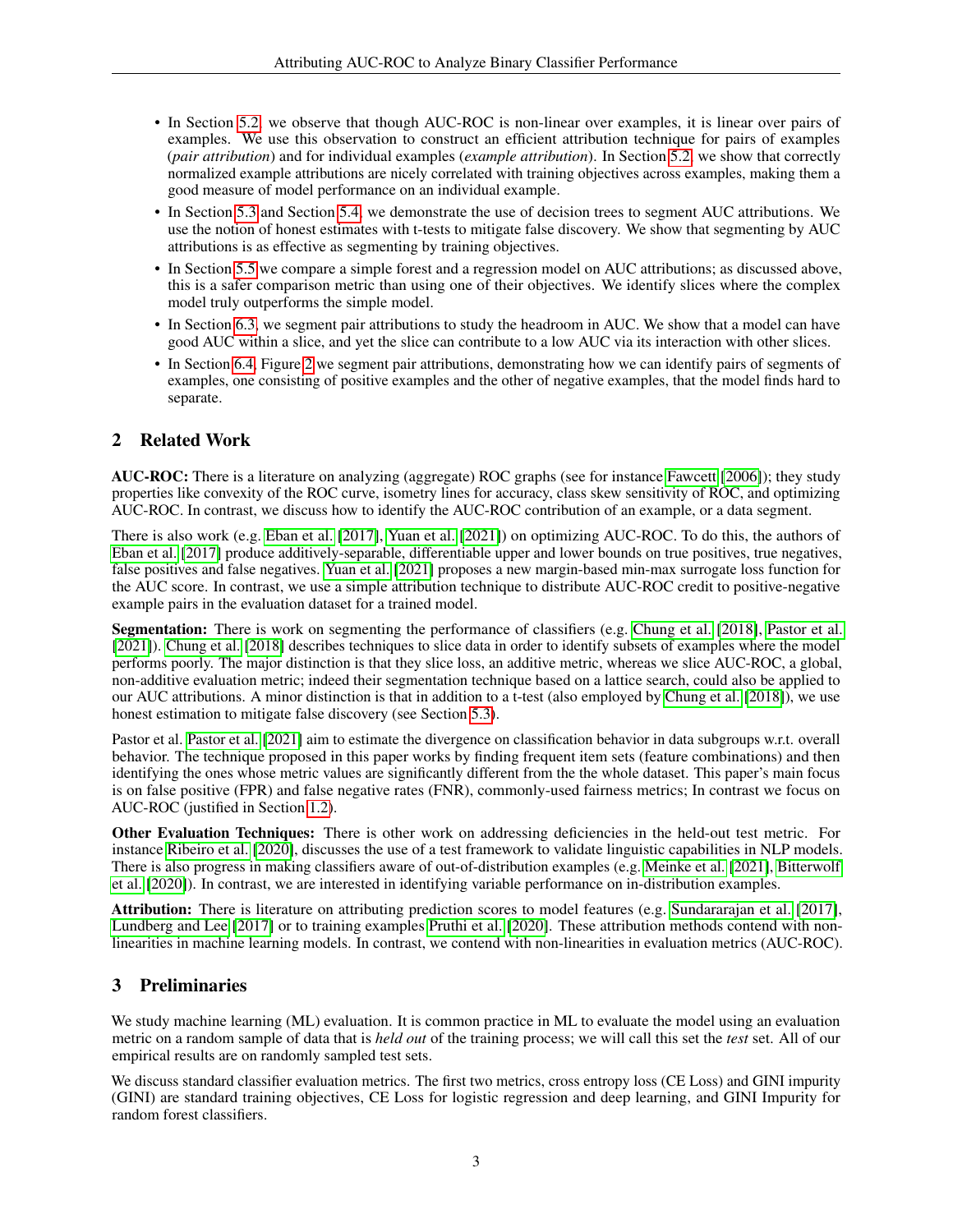#### 3.1 Cross-Entropy Loss

CE is used to train deep learning models and logistic regression models. CE Loss takes as inputs prediction and labels for all examples in the test set. CE Loss for the test set is the sum of CE Loss for individual examples. For binary classification, CE Loss for an individual example with a prediction probability  $\hat{y}$  for the 'true' class and a label  $y \in \{0, 1\}$  is:

<span id="page-3-0"></span>
$$
-y\log(\hat{y}) + (1-y)\log(1-\hat{y})\tag{1}
$$

The Cross Entropy Loss for a dataset is the average of the losses for the examples in the data set. It is also the metric used for segmenting in [Chung et al.](#page-11-2) [\[2018\]](#page-11-2).

#### 3.2 Gini Impurity

While GINI is not a common evaluation metric, we present it here for symmetry and to support Section [4.](#page-4-0) GINI is used to train classification trees and random forests. Forests are a collection of trees, where the prediction of the forests is the average of the predictions from the trees. To classify an example, a tree routes the example to a leaf node. GINI impurity is a measure of entropy of the set of examples that are routed to the same leaf. For a single leaf, suppose  $p_c$  is the fraction of examples from class  $c$  at that leaf. Then, GINI impurity is defined as:

<span id="page-3-1"></span>
$$
\sum_{c} p_c (1 - p_c) \tag{2}
$$

One way to interpret this definition is that the impurity of an example with class c is  $1 - p_c$ , and the impurity of the leaf is the expected impurity from sampling an example from a leaf. The GINI impurity for a tree is the weighted sum of leaf impurities, where a leaf's weight is the fraction of examples that route to the leaf. <sup>[1](#page-3-2)</sup> The impurity of a forest is a simple average of the trees in the forest.<sup>[2](#page-3-3)</sup>

#### 3.3 AUC-ROC

The other evaluation metric that we discuss is AUC-ROC (henceforth shortened to AUC), which is not used for training, but only in evaluation. The AUC is defined as a function of the True Positive Rate (TPR), i.e., the fraction of true labels that are correctly classified as true and the False Positive Rate (FPR), i.e., the probability that a classifier is incorrect when it labels an example as true. When a classifier returns a probability score for the true label, just as random forests, logistic regression and deep learning models all do, it is possible to vary the threshold above which we classify an example as true. High thresholds have a low TPR (bad) and low FPR (good), and low thresholds tend to have high TPR (good) and high FPR (bad). This sets up a trade-off. If we plot TPR as a function of FPR, we get a trade-off curve. AUC is the area under this curve, it is a measure of the model's goodness agnostic of a specific threshold. It ranges from 0 to 1. Better classifiers have higher scores.

#### <span id="page-3-4"></span>3.4 Data sets and Tasks For Experiments

For the experiments in this paper, we train a logistic regression and a random forest model on two datasets. The first dataset from the UCI Machine Learning Repository [Dua and Graff](#page-11-13) [\[2017\]](#page-11-13); the data is drawn from the US census, and the task is to predict whether an adult's income exceeds 50K based on features of the individual and their household. The positive class corresponds to adults with incomes that exceed 50K. This dataset contains around 33 thousand examples and 13 features. The second dataset is a dataset [len](#page-11-14) [\[a\]](#page-11-14) from the Lending Club [len](#page-11-15) [\[b\]](#page-11-15), a platform for peer to peer lending. The task is to predict if a customer will default on their loan. The positive class corresponds to customers who default (despite the fact that this is a 'negative' event). This dataset contains around 1.4 million examples and 23 features.

<span id="page-3-3"></span><span id="page-3-2"></span><sup>&</sup>lt;sup>1</sup>With a bagging approach, this is the fraction of examples from the random sample used to construct the tree.

<sup>&</sup>lt;sup>2</sup>There are a couple of ways to compute the impurity of the test set. One approach is to use the structure of the trees to identify the leaf sets, but to use the counts from test set to define the associated probabilities; this would ignore the scores we get from training. The other approach is to define the impurity of a test example as  $1 - p$ , where p is the probability score for the ground-truth label. The impurity of the test set is then the average of the examples in the test set. We take the second approach to remain faithful to the scores returned by the classifier. This approach also allows us to measure the impurity for logistic regression, though it does not have an underlying notion of sets or entropy. While we sometimes report GINI Impurity for Logistic Regression, we do not defend this.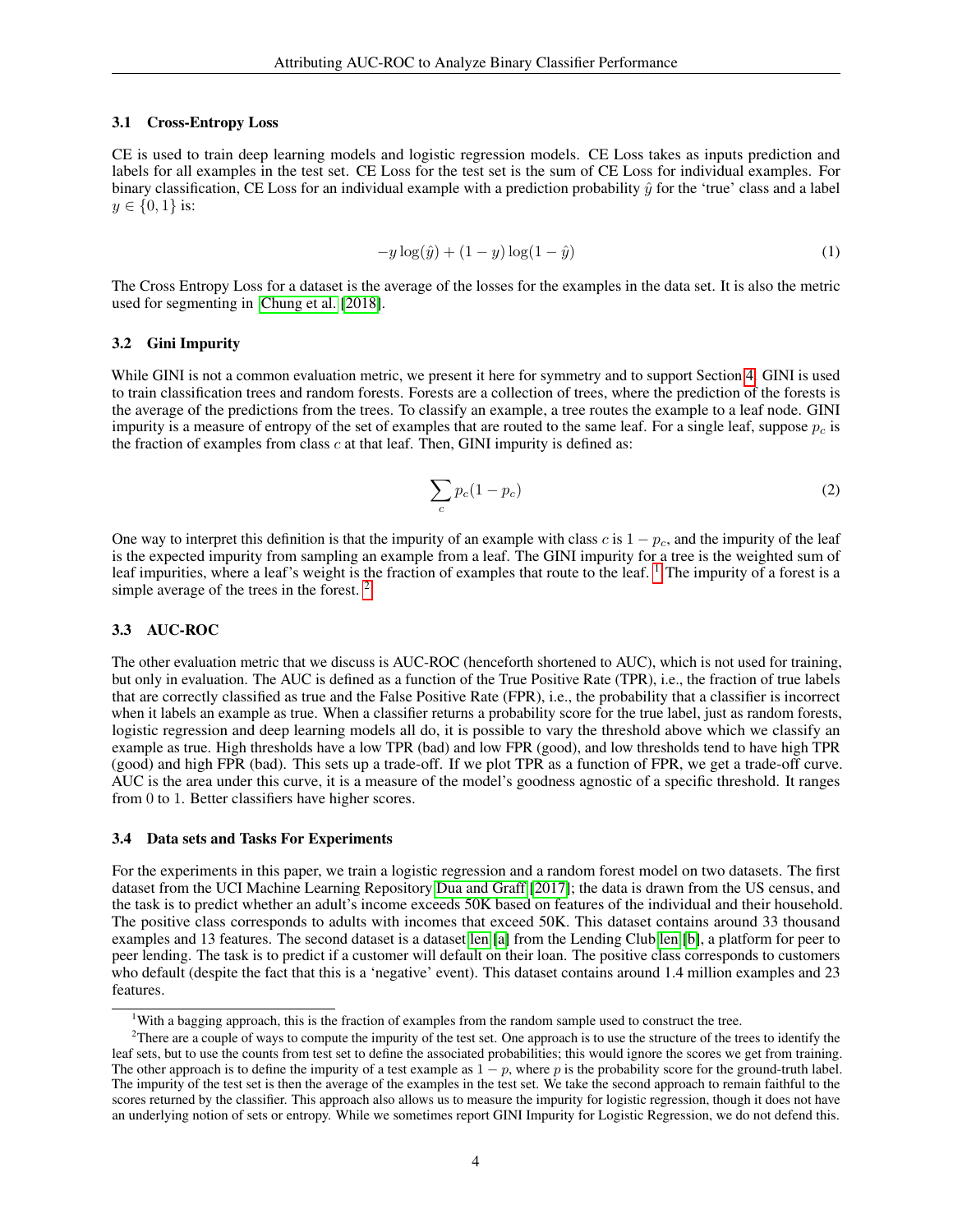| <b>Slice</b>      | <b>CE Loss RF</b> | <b>CE Loss LR</b> | <b>GINI RF</b> | <b>GINI LR</b> | AUC RF | <b>AUC LR</b> |
|-------------------|-------------------|-------------------|----------------|----------------|--------|---------------|
| All data          | 0.48              | 0.36              | 0.19           | 0.24           | 0.89   | 0.88          |
| Age $\leq$ =25    | 0.07              | 0.09              | 0.03           | 0.07           | 0.97   | 0.97          |
| $25 <$ Age        | 0.72              | 0.42              | 0.23           | 0.28           | 0.87   | 0.85          |
| $25 <$ Age $<$ 34 | 0.62              | 0.34              | 0.18           | 0.23           | 0.86   | 0.85          |

<span id="page-4-1"></span>Table 1: A logistic regression model (LR) and a random forest model (RF) trained on the same data and features are evaluated on different Age segments. Each model outperforms the other when evaluated on the metric it was trained to optimize. AUC comparison shows that both models have similar performance, with the random forest model performing marginally better.

# <span id="page-4-0"></span>4 Misleading Results from Comparing Models on Training Objectives

We compare the performance of a logistic regression model and a random forest model, both trained and evaluated on the same split of the Census dataset in Table [1.](#page-4-1) Each model significantly outperforms the other model when evaluated on the metric it was trained to optimize. The logistic regression has 25% lower CE loss (the objective of logistic regression) than the random forest. The random forest has 20% lower impurity (the objective of random forests) than the logistic regression model. This phenomena is not explained by over-fitting; all the evaluation is done on held out test sets. Which comparison should we trust?

The answer is neither. This is Strathern's [\(Strathern](#page-11-16) [\[1997\]](#page-11-16)) version of Goodhart's Law [\(Goodhart](#page-11-17) [\[1984\]](#page-11-17)) in action. The statement of the law is: 'When a measure becomes a target, it ceases to be a good measure'.

Here, the problem surfaces because each 'measure' is a 'target' for one model, but not the other. CE Loss is a target for the logistic regression model but not the random forest, and GINI Impurity is a target for the random forest model, but not the linear regression.

The table shows that phenomenon mostly persists across age segments; slicing does not clarify which model is superior.

In contrast, AUC comparison shows that both models have similar performance (the random forest is marginally better).

# 5 Attribution to Examples

The phenomenon in Section [4](#page-4-0) motivates us to compare and slice model performance on a metric that is not used as a training objective; this is true of AUC. In Section [5.1,](#page-4-2) we show that AUC is not linear motivating the attribution approach in Section [5.2.](#page-5-0) We combine this with the segmentation methodology in Section [5.3](#page-6-0) to segment the performance of a single model in Section [5.4,](#page-6-1) and to compare two models in Section [5.5.](#page-6-2)

#### <span id="page-4-2"></span>5.1 AUC is not Linear

The example in Table [2](#page-5-1) shows us that unlike GINI Impurity and CE Loss<sup>[3](#page-4-3)</sup>, AUC is a non-linear metric.

To make sense of the example, let us first discuss a well-known redefinition of AUC: AUC can be defined as the fraction of pairs of examples, one with a positive label, and the other with a negative label, that are *ordered correctly*; a pair is ordered correctly if the score of the example with the positive label exceeds the score of the example with the negative label. (Ties contribute  $1/2$ .) Using this, we can compute the AUC of the dataset in Table [2](#page-5-1) to be  $8/9$  because only one of the 9 pairs of examples (pairs that have different labels) is incorrectly ordered.

Now suppose that the dataset can be grouped into three slices  $A, B, C$  with two elements each as shown in the table; the AUCs for the slices are 1, 0, 1 respectively. The average of the three AUCs is  $2/3 \neq 8/9$ . The reason is that the overall AUC computation involves pairs of examples *across* the slices; averaging over slice AUC ignores this.

We can also show that improving the AUC for a slice, can hurt overall AUC. For instance if the third example has a score of 0.6 and the fourth example has a score of 0.7, then the AUC of slice B is 1, but the overall AUC drops to  $7/9$ .

This discussion demonstrates why displaying the AUC of some segments is not the same as segmenting the aggregate AUC; for the latter, we have to solve an *attribution* problem, i.e., identify the contribution of an individual example to the aggregate AUC.

<span id="page-4-3"></span><sup>&</sup>lt;sup>3</sup>With CE Loss each example contributes the quantity in Expression [1](#page-3-0) divided by  $m$ , the number of training examples. For GINI Impurity, each example contributes  $\frac{1-p}{m}$ , where p is the probability score for the ground truth label.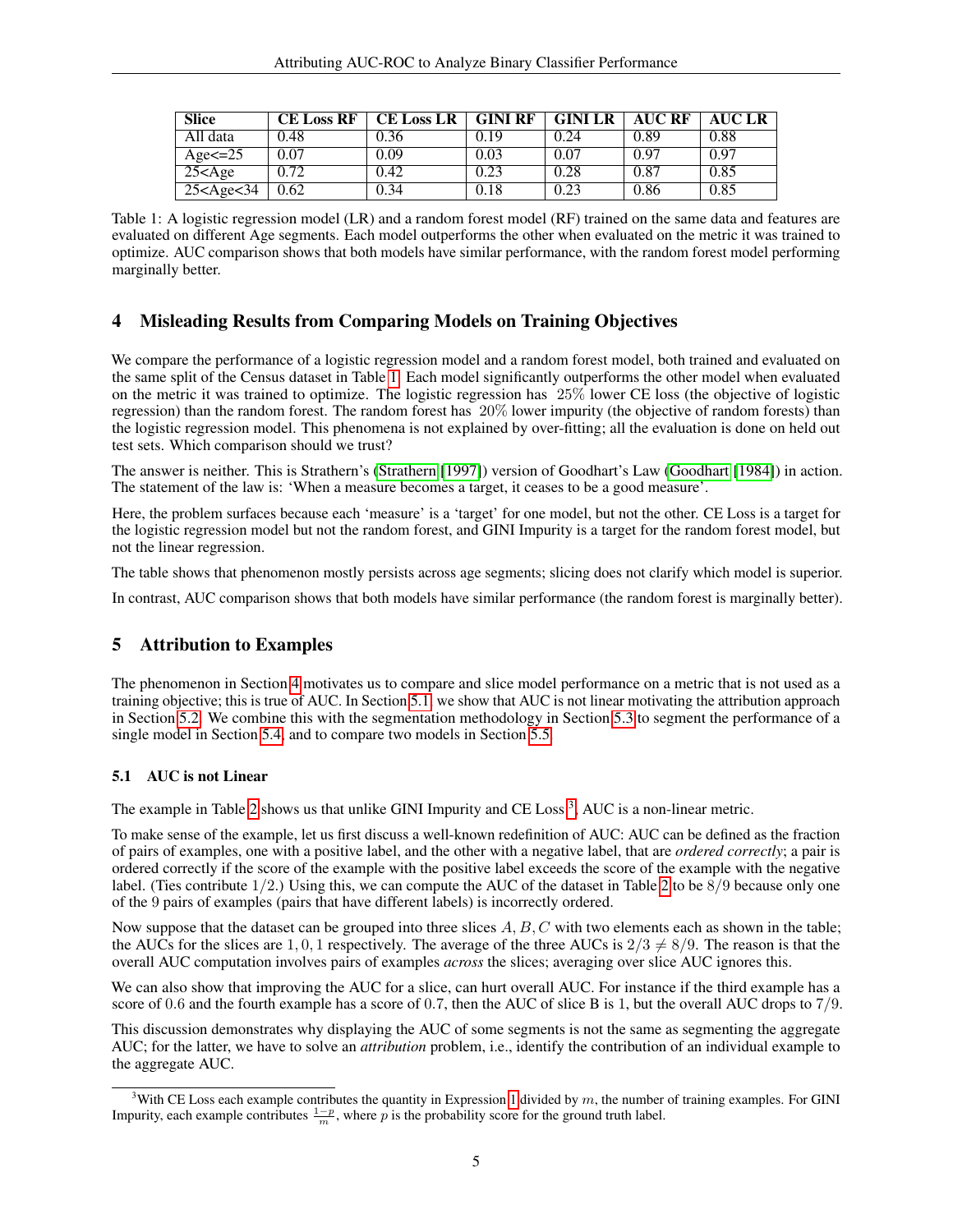|   | Label | Pred             | Slice        | <b>AUC</b> |
|---|-------|------------------|--------------|------------|
|   |       | 0.1              |              |            |
| 2 |       | 0.5              | $\mathbf{A}$ |            |
| 3 |       | 0.3              | B            | 0          |
|   |       | $\overline{0.2}$ |              |            |
| 5 |       | 0.1              | $\mathbf C$  |            |
|   |       |                  |              |            |

<span id="page-5-1"></span>Table 2: A data set with six examples and three slices that shows that AUC is not linear. Overall AUC is  $8/9$ , which is not the average of slice AUCs (2/3).

| <b>Correlation</b>         | <b>CE Loss RF</b>        |         | $CE$ Loss LR $\mid$ GINI Impurity RF | <b>GINI Impurity LR</b> |
|----------------------------|--------------------------|---------|--------------------------------------|-------------------------|
| <b>AUC</b> Attribution     | $-0.06$                  | $+0.22$ | $+0.14$                              | $+0.28$                 |
| Normalized AUC Attribution | $-0.53$                  | $-0.72$ | $-0.84$                              | $-0.76$                 |
|                            |                          |         |                                      |                         |
| <b>Correlation</b>         | $CE$ Loss RF $\parallel$ |         | CE Loss LR $\mid$ GINI Impurity RF   | <b>GINI Impurity LR</b> |
| <b>AUC</b> Attribution     | $+0.19$                  | $+0.53$ | $+0.44$                              | $+0.59$                 |

<span id="page-5-2"></span>Table 3: Normalized AUC attributions have strong correlation (in the right direction) with both CE Loss and GINI Impurity. Unnormalized AUC attributions either have weak correlation, or correlation in the wrong direction. (top: Census data, bottom: Lending data)

## <span id="page-5-0"></span>5.2 Attribution Methodology

While AUC is non-linear, it is only a second-degree set function in the sense that it depends only on subsets of size 2, i.e., pairs of elements. We will take two approaches to analyzing AUC in this paper.

#### <span id="page-5-3"></span>5.2.1 Pair Attribution

In the first approach which we call *pair-attribution*, we will attribute AUC to pairs, i.e., each correctly ordered pair gets a credit of 1 and each incorrectly ordered pair gets a credit of zero. In this sense we are redistributing  $p * n * AUC$ , a quantity also known as the U statistic, where  $p/n$  are the number of positive/negative examples in the set. We will apply this methodology to study the headroom in AUC and the decision boundary of a classifier in Section [6.](#page-8-1)

## 5.2.2 Example Attribution

In the second approach we call *example attribution*, for each correctly ordered pair, we assign a credit of 1/2 to each of the examples in the pair. For each incorrectly ordered pair, both examples get a credit of zero. The *total* attribution for an example sums over all the pairs that it participates in. If we divide the total attribution by  $p * n$ , and sum the this over all examples, then we will get the aggregate AUC.

We will also compute *normalized* example attributions, by *averaging* the credit over all the pairs an example participates in, instead of summing. This corresponds to dividing the total attribution for a positive example by  $n$  and the total attribution for a negative example by p.

Notice that example and pair attributions can both be computed in time quadratic  $(n * p)$  in the dataset size. (This is cheaper and simpler than attribution techniques such as Shapley values that are based on permutations of the examples.) For large datasets, it is possible to sample the examples, compute the attributions over samples, and then segment the sample.

We now show that normalized example attributions can be used as a measure of the performance of the model on an individual example. To do this, we study the Pearson correlation of the AUC attributions versus the model's own training objective, which we know to be a satisfactory measure of model performance on an individual example (unless it is used to perform apples-to-oranges comparisons as discussed in Section [4\)](#page-4-0). Recall that polarity of AUC is the opposite to that of GINI and CE Loss; *high* AUC (and hence high AUC Attribution) is good, whereas low GINI impurity and low CE loss are good. Therefore, if AUC is a good measure, we would expect a high *negative* correlation.

In Table [3](#page-5-2) we show results for AUC attributions with and without normalization (see Section [5.2\)](#page-5-0)). We find that the (unnormalized) AUC attributions have poor correlation, or correlation in the wrong direction; this is possibly because these quantities are proportional to the number of pairs an example participates in. In contrast, we find that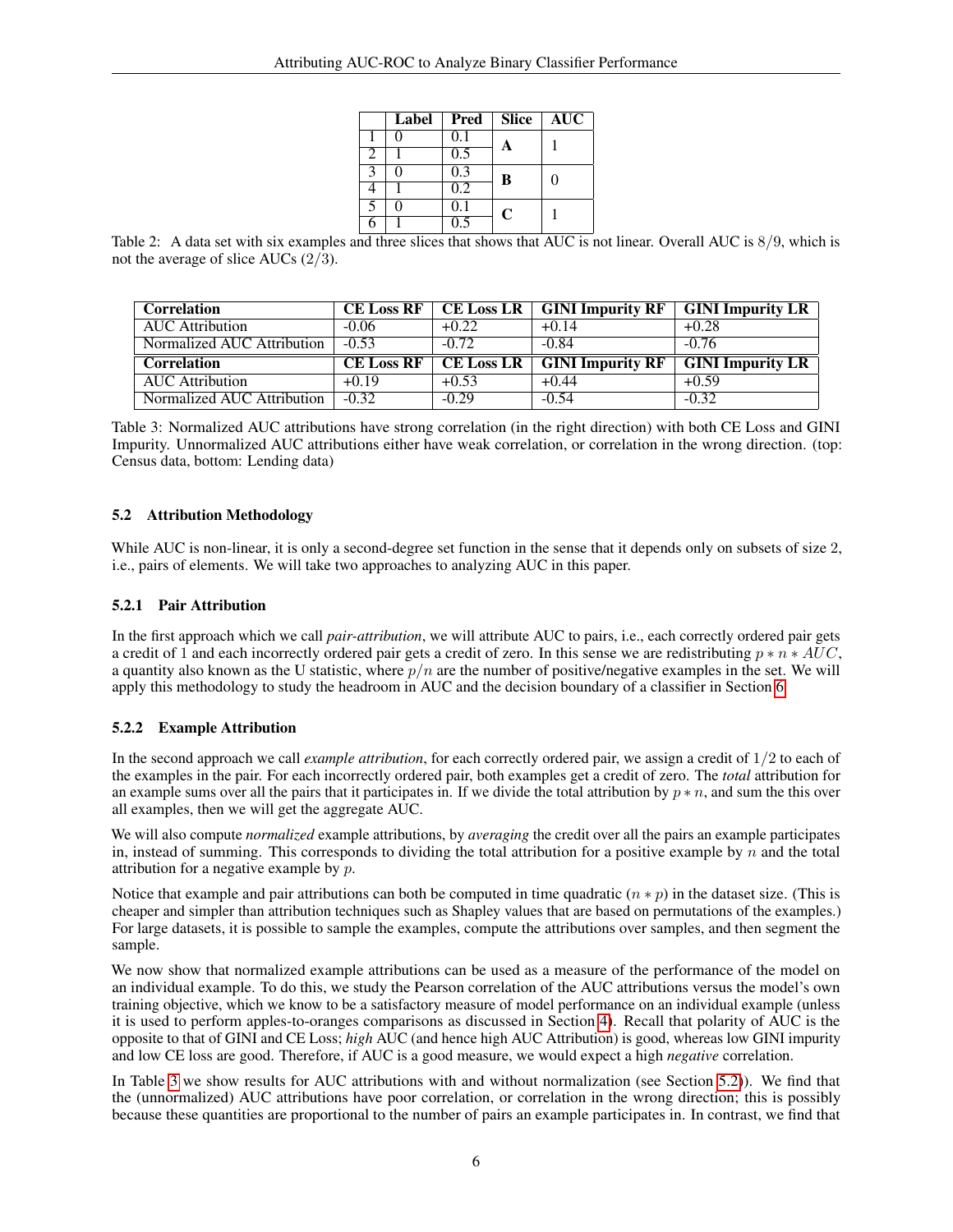the *normalized* AUC attributions have a strong correlation in the expected (negative) direction. Hereafter, we use the normalized AUC attributions for segmentation.

## <span id="page-6-0"></span>5.3 Segmentation

We would like to automatically identify interpretable slices which have extreme contributions to the overall AUC, either very high or very low. To do, this we will segment the AUC along a list of dimensions specified by the analyst. To automate the segmentation process, we will reduce the segmentation problem to a prediction problem, i.e., we will use a decision tree with the specified dimensions as the features to *predict* the normalized AUC attribution of the examples. The leaves of this tree consist of data segments with consistent contributions within the slice, and those slices with either very high or very low contributions are of particular interest. We report the normalized AUC attribution averaged over the examples in each leaf.

If the data at a leaf node is sparse, it could result in a noisy estimate of the average attribution of a segment. In a decision tree, this noise influences leaf estimates, but it also affects the splits, and the splits determine the reported segments, resulting in false discovery. To mitigate this, we use the notion of honest estimates from [Athey and Imbens](#page-12-0) [\[2016\]](#page-12-0). The idea is to keep part of the test aside and train the tree on the rest. Finally, we apply a t-test to check if the examples in the leaf segment from the two test samples are drawn from the same distribution (this is a good segment) or not (this is a false discovery); we constrain leaves to have a size of at least a 100 to make the estimate of the mean normally distributed for a valid t-test. In tables we mark segments that constitute a false discovery with an asterisk; e.g. see the second-last row of Table [4.](#page-7-0) In our segmentation trees, we color these segments a darker shade; e.g. see the fifth leaf from the left in Figure [3.](#page-9-2)

## <span id="page-6-1"></span>5.4 Analyzing Example Attributions

The normalized AUC attributions can reliably be used to identify segments of data where a model performs better or worse than overall. We show that segmenting on the mean AUC Attribution produces similar results from segmenting on the model's training objective.

On the Census dataset, mean AUC attribution on predictions from the logistic regression model is 10% lower in the *Married-civ-Spouse* segment compared to all data, and is 10% higher on the complement of that segment. Similarly, Mean AUC Attribution on predictions from the random forest model diverges 7% from all data on that segment and its complement.

Mean CE Loss on predictions from the logistic regression model, and mean GINI Impurity from on predictions from the random forest model are both 50% higher on the *Married-civ-Spouse* segment and 50% lower on its complement.

Recall from Section [4,](#page-4-0) that we should expect larger swings for the training-objective compared to the Mean AUC attributions because the training objective is the 'target'.

We observe the same pattern on the Lending dataset, where mean AUC attributions diverge from all data by 10% on predictions from the logistic regression, and by 20% on predictions from the random forest. Mean CE Loss diverges 20% on the same segments with predictions from the logistic regression, and mean GINI Impurity 40% with predictions from the random forest.

These patterns together confirm that the correlations between AUC attributions, CE Loss and GINI Impurity on data points, discussed in Section [5.2,](#page-5-0) propagate through to large segments of data. Insights from studying metric values on segments are similar for these metrics.

Table [4](#page-7-0) and Table [5](#page-7-1) report AUC attributions on segments with different model performance, as discovered by a decision tree. There is a variation in performance of about 10% for both tasks across slices. If the deployment scenario happens to contain a higher proportion of examples from slices with bad AUC attribution, the test AUC will be an overestimate of the real performance.

#### <span id="page-6-2"></span>5.5 Comparing Attributions across Models

Section [4](#page-4-0) highlighted the risks of evaluating a model on its training objective. Now we use AUC to compare a logistic regression model (trained on 13 features, some numerical, some categorical) and a very simple random forest with access to only *Age* and *EducationNum* features for the Adult Income task. This comparison discovers areas where the added complexity due to extra feature interactions may be warranted. Recall that the two models are trained on different training objectives, CE Loss for the logistic regression, and GINI Impurity for the random forest. Therefore,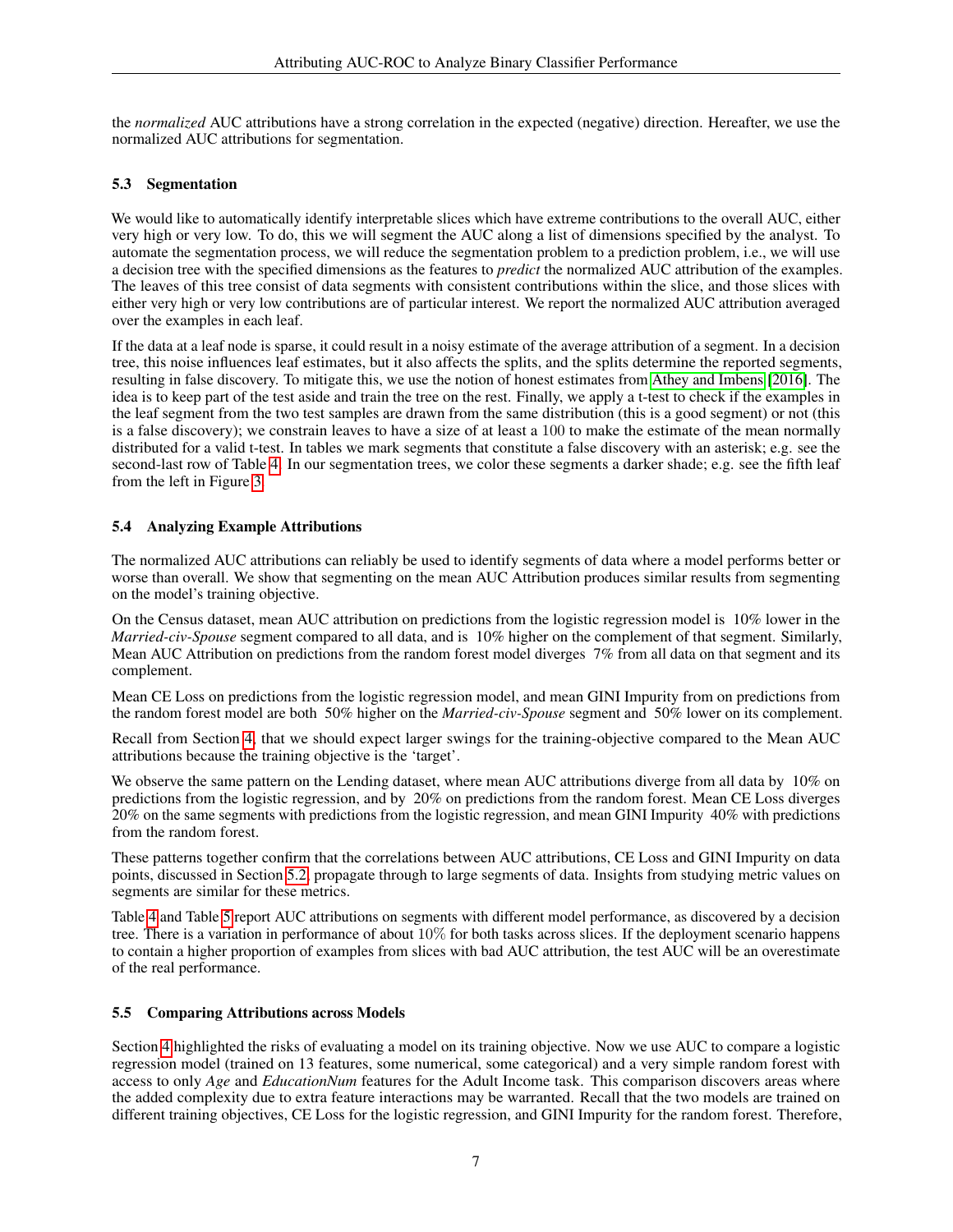<span id="page-7-2"></span>

Figure 1: A decision tree identifies segments in the Census dataset where the logistic regression and the simple random forest receive different AUC attributions.

| <b>Slice</b>                                 | <b>AUC Attribution</b> |
|----------------------------------------------|------------------------|
| All data                                     | 0.45                   |
| not Married-civ-Spouse                       | 0.47                   |
| Married-civ-Spouse                           | 0.41                   |
| not Married-civ-Spouse, EducationNum <= 10.5 | 0.48                   |
| not Married-civ-Spouse, EducationNum>10.5    | 0.45                   |
| Married-civ-Spouse, HoursPerWeek<=41.5       | $0.41*$                |
| Married-civ-Spouse, HoursPerWeek>41.5        | 0.42                   |

<span id="page-7-0"></span>Table 4: A decision tree is used to identify segments in the Census dataset with large divergence of AUC contributions for the random forest model. Honest estimates are reported. \* marks estimates which are noisy.

as discussed in Section [4,](#page-4-0) we should not compare the two models on either training objective, justifying the focus on AUC-ROC.

In this analysis, we modify the segmentation approach from Section [5.3,](#page-6-0) to predict the *difference* in the mean AUC attributions of the two models. The aggregate AUC for the simple (random forest) model is 0.79, and for the larger logistic regression is 0.88, so there is a gain of 9%. Let us analyze where this gain is coming from.

As seen in Figure [1,](#page-7-2) the simple model performs nearly as well, or better than the larger model on some of the leaves, but performs much worse on the fourth leaf, which is a slice of unmarried individuals older than 29.5 years and with more than 10.5 years of education. In the fifth leaf, the segment of married individuals younger than 32.5 years with more than 8.5 years of education, the simple model outperforms the larger model!

Table [6](#page-8-2) repeats this analysis on the Lending dataset.

Imagine that the simple model is the current model in production, and the complex model is a candidate to replace it, then we can make a more informed launch decision based on where the wins and losses are coming from.

| <b>Slice</b>                        | <b>AUC Attribution</b> |
|-------------------------------------|------------------------|
| All data                            | 0.35                   |
| int rate $\leq$ =12.5               | 0.41                   |
| int rate $>12.5$                    | 0.31                   |
| $int_rate \le 12.5$ , not grade $A$ | 0.38                   |
| int_rate <= 12.5, grade_A           | 0.45                   |
| 15.4 $>$ int rate $>$ 12.5          | 0.33                   |
| int rate>15.4                       | 0.29                   |

<span id="page-7-1"></span>Table 5: A decision tree is used to identify segments in the Lending dataset with large divergence of AUC attributions to predictions from a random forest model. Honest estimates are reported.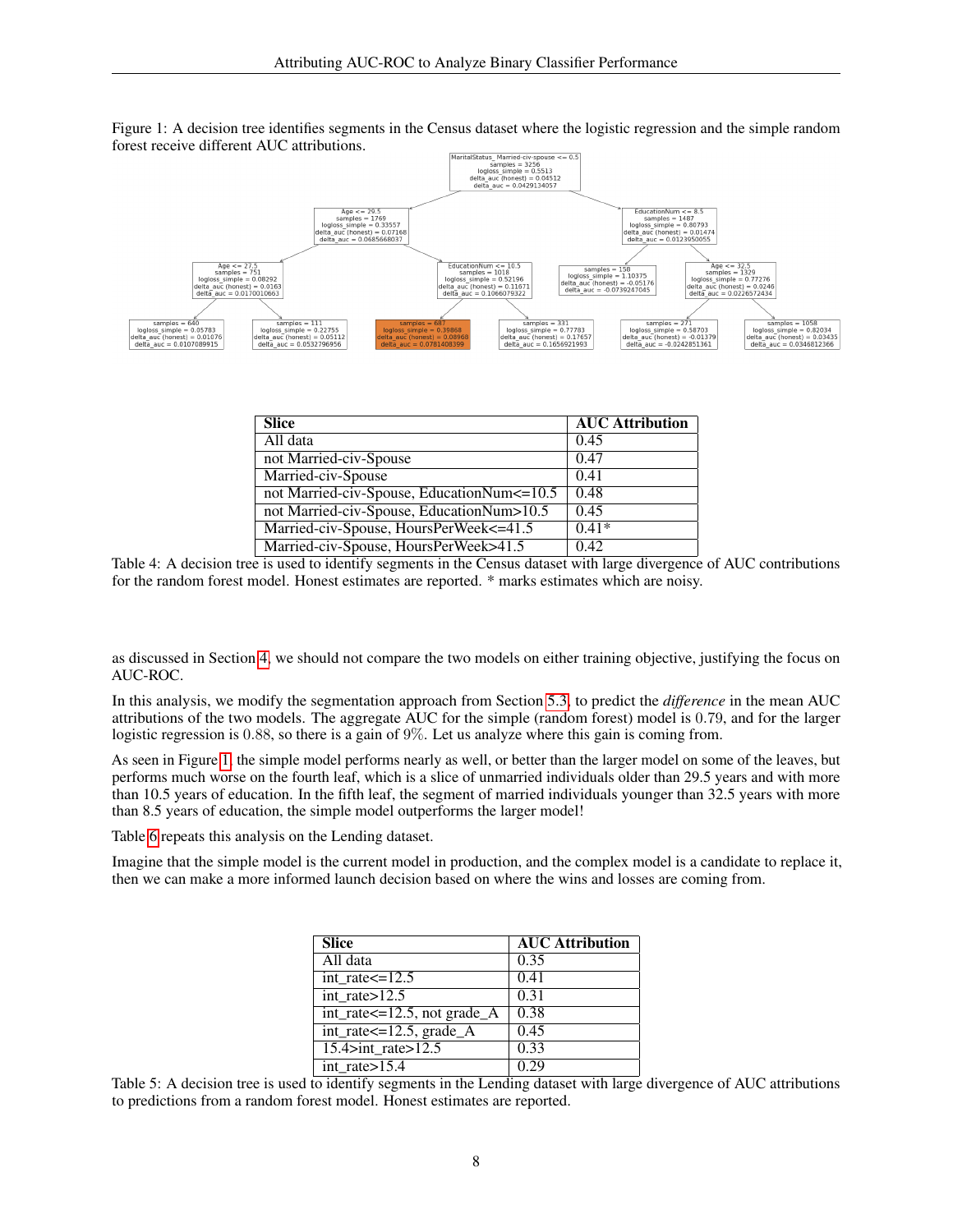| <b>Slice</b>                                     | <b>Delta AUC Attribution</b> |
|--------------------------------------------------|------------------------------|
| All data                                         | 0.06                         |
| $int_rate < = 21.3$                              | 0.06                         |
| int rate $>21.3$                                 | 0.12                         |
| $int_rate < = 7.65$                              | 0.04                         |
| int rate $\leq$ =21.3, interest rate $>$ 7.65    | 0.06                         |
| $int_rate > 21.3$ , fico_range_high $\leq 701.5$ | 0.09                         |
| int_rate>21.3, fico_range_high<=701.5            | 0.25                         |

<span id="page-8-2"></span>Table 6: Segments with relatively large difference in normalized AUC attribution between two models - a logistic regression model trained on all features, and a simple random forest model trained on only *int\_rate*, *loan\_amnt*, and *purpose* features - are identified.

| Negative Slice (Income $\leq$ 50K)                         | Positive Slice (Income $>$ 50K)                             | <b>AUC Attribution</b> |
|------------------------------------------------------------|-------------------------------------------------------------|------------------------|
| MaritalStatus = Married                                    | EducationNum $\leq$ 10.5 and CapitalGain $\leq$ 5056        | 0.430                  |
| MaritalStatus = Married                                    | EducationNum $> 10.5$ and MaritalStatus != Married          | 0.470                  |
| MaritalStatus != Married and CapitalGain $\epsilon$ = 4533 | MaritalStatus != Married and EducationNum $\epsilon$ = 12.5 | 0.918                  |
| MaritalStatus != Married and CapitalGain $\epsilon$ = 4533 | MaritalStatus = Married                                     | 0.992                  |

<span id="page-8-4"></span>Table 7: Selected segments that have substantially high or low AUC attributions compared to other segments from the Census model. Note that 'Married-civ-spouse' is shortened to 'Married.'

# <span id="page-8-1"></span>6 Attribution to Pairs of Examples

In this section we apply the pair attribution methodology (see Section [5.2.1\)](#page-5-3) to analyze the headroom in AUC (Section [6.3\)](#page-8-0) and the decision boundary of a logistic regression classifier (Section [6.4\)](#page-9-0).

#### 6.1 Grouping Pairs

In Sections [6.2](#page-8-3) and [6.3,](#page-8-0) we will group pair attributions over a partition of the data  $\{A_i\}$ , by grouping pairs over the the Cartesian product of the sets  $A_i$ . Any pair of examples  $p, q$  belong to a cross  $A_i \times A_j$  if  $p$  is positively labeled, and  $q$  is negatively labeled and p belongs to segment  $A_i$  and q belongs to segment  $A_i$ .

## <span id="page-8-3"></span>6.2 Segmenting AUC along Specified Dimensions

In this section, the score for a cross  $A_i \times A_j$  is the *fraction* of pairs belonging to the cross that are correctly ordered, i.e., the score for the positively labeled example exceeds the score for the negatively labeled example in the pair. This is the *mean* of the pair attributions for pairs of examples belonging to the cross; we call this the *mean pair attribution* for a cross.

Consequently the mean pair attribution for the cross  $A_i \times A_i$  is just the AUC of the slice. In Figure [2,](#page-9-1) we will plot the score for a cross  $A_i \times A_j$  in the cell corresponding to row i and column j.

Figure [2](#page-9-1) describes the heterogeneity in the logistic regression model's AUC performance across partitions of the data along the *Loan Grade* dimension. In the Lending Club dataset (see Section [3.4\)](#page-3-4), Loan Grade is a hand-tuned formula that combines credit scores with other indicators of credit risk from the credit report and the loan application. This explains the smooth shading that we see in the figure; The model finds it easy to separate positive items (defaults) from grade G and negative items (no default) from Grade A; we expect loans from grade G to default at a high rate, and loans from grade A not to default. In contrast, the model finds it hard to separate negative items from G and positive items from A; this is a counter-intuitive phenomenon, and unsurprisingly, it is hard to model.

This analysis can be seen as a study of the *decision boundary* of a classifier, i.e., what type of pairs of examples, one positive and one negative, can it separate easily, and what type of pairs does it find hard to separate.

#### <span id="page-8-0"></span>6.3 Investigating Headroom in Aggregate AUC

Recall from the discussion in Section [5.1](#page-4-2) that a model has a perfect AUC of 1 if all pairs of examples, consisting of one positively labeled example and one negatively labeled example, are 'ordered correctly', i.e., the score for the positive exceeds the score for the negative. In this section, we categorize the *headroom* in improving AUC, i.e., we categorize incorrectly ordered pairs.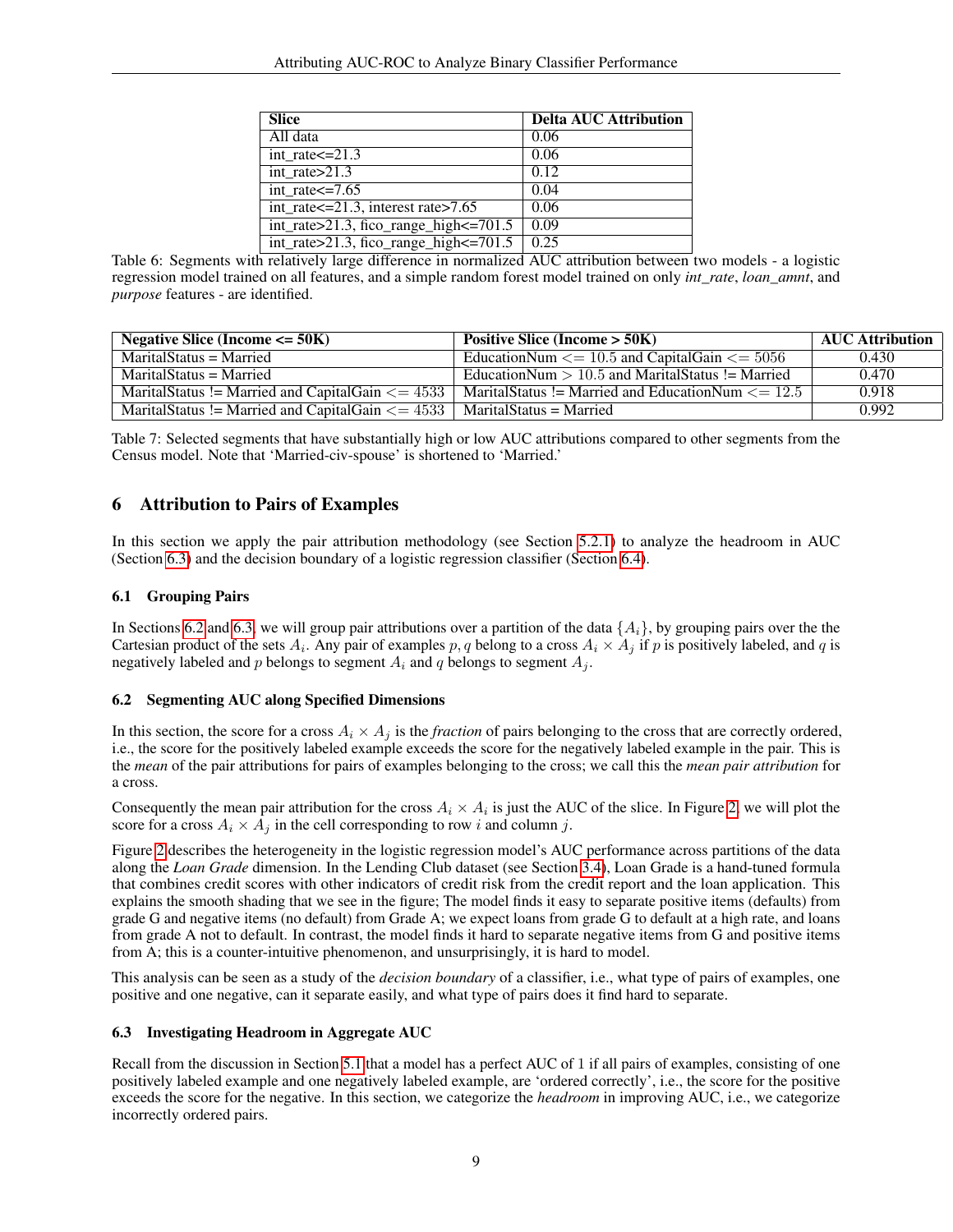<span id="page-9-1"></span>Figure 2: AUC computed for the logistic regression model on *Loan Grade* slices in the Lending dataset. Diagonal entries correspond to the fraction of correctly ordered pairs where both items belong to the same category. The off-diagonal entries similarly correspond to pairs where the items belong to different categories.



<span id="page-9-2"></span>Figure 3: Tree-based segmentation of downsampled (to 10K) pairwise Lending Club data. Features of negative examples



The headroom for a cross  $A_i \times A_j$  is the total number of pairs belonging to the cross that are *incorrectly* ordered; we call this score *number of incorrect pairs*. Consequently, if we sum the number of incorrect pairs over all crosses and divide by  $p * n$ , where p is the number of positive examples and n is the number of negative examples, we get 1- AUC, the headroom in the AUC. In this approach, a slice with a poor AUC will not be emphasized if it has a small size; we take the size of the slice into account, because we would like to decompose the headroom. This is an alternative to the size normalization in Section [6.2.](#page-8-3)

Figure [4](#page-10-0) visualizes the headroom for slices in the Census dataset. The diagonal element corresponding to both positive and negative *Husbands* in the pair contains only 2% of total pairs in the dataset. However, the model achieves an AUC score of 0.76 (compared to 0.88 overall). As a result most of the headroom for improving overall AUC on the dataset lies in that slice.

We generate a similar figure for Lending Club (omitted due to space constraints). We find that the the top right corner element in Figure [2](#page-9-1) with near zero AUC only contains 1% of all pairs in the dataset. The third diagonal element corresponding to *Grade C* contains 9% of all pairs in the dataset. Despite the model achieving AUC of 0.56 on the latter, there are still 4 times as many incorrectly ordered pairs in that slice than in the slice with near zero AUC. Improving model performance on the larger slice has a larger potential to increase overall AUC on the dataset.

#### <span id="page-9-0"></span>6.4 Automatically Segmenting AUC

In this section, we automate the AUC segmentation analysis from Section [6.2.](#page-8-3) Using a decision tree, we scale to a large number of slicing dimensions.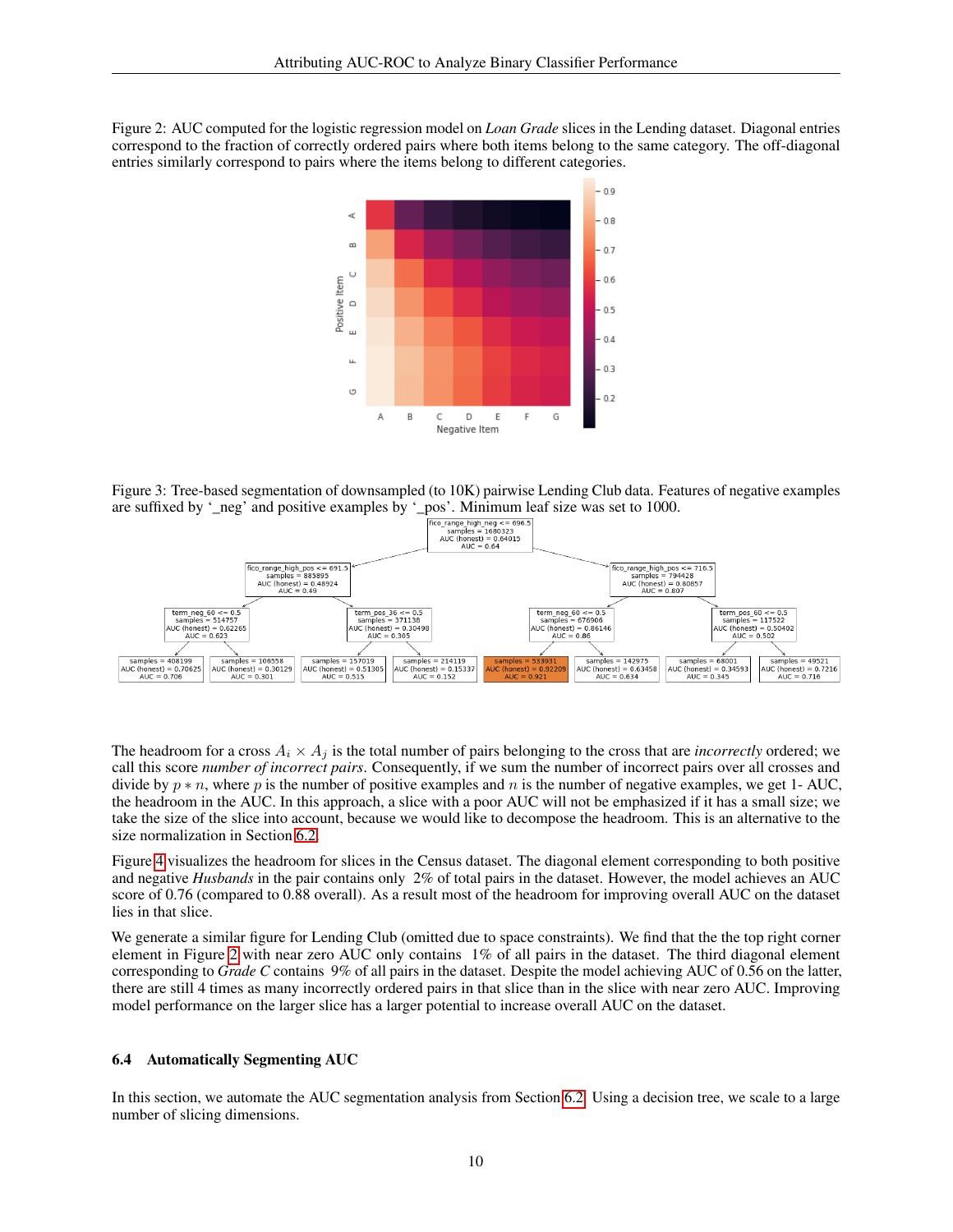<span id="page-10-0"></span>Figure 4: AUC headroom defined as the number of incorrectly ordered pairs, computed for the logistic regression model on *Relationship* slices. Most of the model's mistakes occur on pairs where the negative item is *Husband*. Note that while Figure [2](#page-9-1) visualizes the fraction of correctly ordered pairs, this figure visualizes the number of incorrectly ordered pairs, not divided by the total number of pairs.



#### 6.4.1 Segmentation Methodology

Creating and labeling the Cartesian product of the evaluation set is costly in terms of runtime and memory. Hence, the positive and negative examples are sampled before pairing to reduce the cost. After constructing pairs out of roughly 10K positive and negative examples via Cartesian product, a label of 1 is assigned to every correctly ordered pair (pairs where the positive example has a higher score than the negative example) and  $\theta$  to incorrectly-ordered pairs. A shallow decision tree is fit on this data similar to Example Attribution Segmentation in Section [5.3.](#page-6-0) In contrast to Section [5.3,](#page-6-0) each non-leaf node in this tree represents a split along a dimension from either the positive or negative examples.

#### 6.4.2 Results

Applying segmentation on pair attributions allows us to automatically uncover data slices where the model is having problem (or an easier time) separating negative and positive examples. Table [7](#page-8-4) and Figure [3](#page-9-2) show pairwise AUC attributions between positive and negative segments for the Census and Lending Club models respectively. As can be seen, two different groups of segments may have drastically different AUC attributions. For example, the Lending Club model had a hard time correctly ordering defaulted, 36-month term loans by people with a high FICO credit score and paid off loans by people who have a low FICO score. Conversely, the Census model had a near-perfect performance on ordering married people with more than 50K income and unmarried people with less than 4, 533 capital gain and less than 50K income.

# 7 Conclusion and Future Work

In this paper, we propose simple, efficient techniques to attribute AUC-ROC to examples and pairs of examples. Analyzing these attributions demonstrates how the performance of a model varies across slices of data, often indicating that the model's performance would not be robust to changes in the mix/proportion of examples across these segments. We show that there are segments where simple models outperform complex ones. We also categorize pairs of examples that the model has trouble 'separating'. We hope that these tools guide the ML developer in the process of improving the aggregate AUC.

For future work, one could extend this approach to other non-linear metrics such as the F-score, or the AUC approach to multiclass and multilabel classifiers. One could also investigate how to distribute the implementations of the attribution and segmentation techniques; this seems plausible because the attribution technique relies on manifesting pairs of examples that can be implemented via distributed joins, and the segmenting technique could benefit from a distributed implementation of a decision tree classifier such as [Chen and Guestrin](#page-12-1) [\[2016\]](#page-12-1).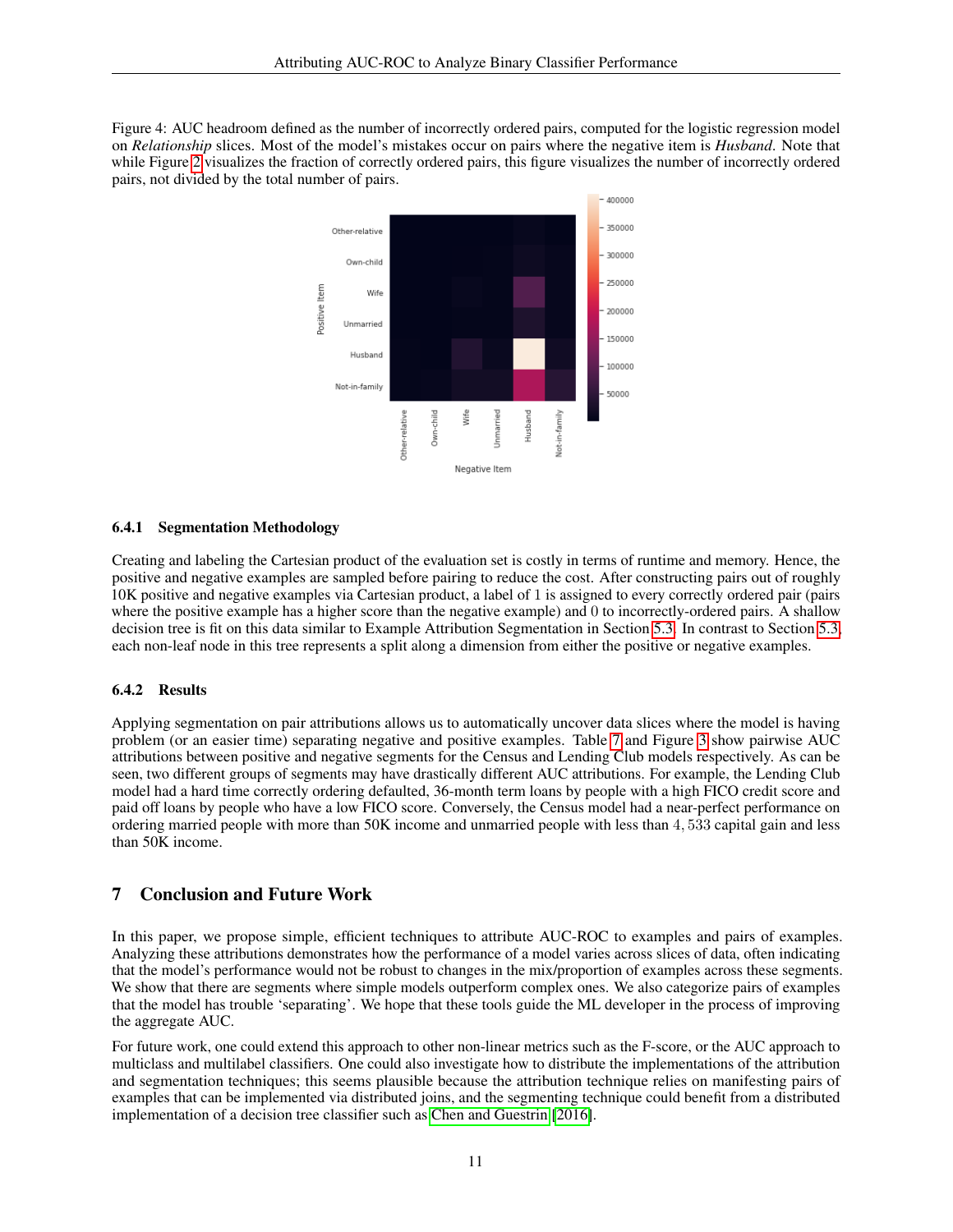#### References

- <span id="page-11-0"></span>Olga Russakovsky, Jia Deng, Hao Su, Jonathan Krause, Sanjeev Satheesh, Sean Ma, Zhiheng Huang, Andrej Karpathy, Aditya Khosla, Michael Bernstein, Alexander C. Berg, and Li Fei-Fei. ImageNet Large Scale Visual Recognition Challenge. *International Journal of Computer Vision (IJCV)*, 115(3):211–252, 2015. doi[:10.1007/s11263-015-0816](https://doi.org/10.1007/s11263-015-0816-y) [y.](https://doi.org/10.1007/s11263-015-0816-y)
- <span id="page-11-1"></span>Alex Wang, Amanpreet Singh, Julian Michael, Felix Hill, Omer Levy, and Samuel Bowman. GLUE: A multi-task benchmark and analysis platform for natural language understanding. In *Proceedings of the 2018 EMNLP Workshop BlackboxNLP: Analyzing and Interpreting Neural Networks for NLP*, pages 353–355, Brussels, Belgium, November 2018. Association for Computational Linguistics. doi[:10.18653/v1/W18-5446.](https://doi.org/10.18653/v1/W18-5446) URL [https://www.aclweb.org/](https://www.aclweb.org/anthology/W18-5446) [anthology/W18-5446](https://www.aclweb.org/anthology/W18-5446).
- <span id="page-11-2"></span>Yeounoh Chung, Tim Kraska, Neoklis Polyzotis, and Steven Euijong Whang. Slice finder: Automated data slicing for model validation. *CoRR*, abs/1807.06068, 2018. URL <http://arxiv.org/abs/1807.06068>.
- <span id="page-11-3"></span>Eliana Pastor, Luca de Alfaro, and Elena Baralis. Looking for trouble: Analyzing classifier behavior via pattern divergence. In *Proceedings of the 2021 International Conference on Management of Data*, SIGMOD/PODS '21, page 1400–1412, New York, NY, USA, 2021. Association for Computing Machinery. ISBN 9781450383431. doi[:10.1145/3448016.3457284.](https://doi.org/10.1145/3448016.3457284) URL <https://doi.org/10.1145/3448016.3457284>.
- <span id="page-11-4"></span>Tom Fawcett. An introduction to ROC analysis. *Pattern Recognition Letters*, 27(8):861–874, June 2006. ISSN 01678655. doi[:10.1016/j.patrec.2005.10.010.](https://doi.org/10.1016/j.patrec.2005.10.010) URL <http://dx.doi.org/10.1016/j.patrec.2005.10.010>.
- <span id="page-11-5"></span>Elad Eban, Mariano Schain, Alan Mackey, Ariel Gordon, Ryan Rifkin, and Gal Elidan. Scalable Learning of Non-Decomposable Objectives. In Aarti Singh and Jerry Zhu, editors, *Proceedings of the 20th International Conference on Artificial Intelligence and Statistics*, volume 54 of *Proceedings of Machine Learning Research*, pages 832–840, Fort Lauderdale, FL, USA, 20–22 Apr 2017. PMLR. URL <http://proceedings.mlr.press/v54/eban17a.html>.
- <span id="page-11-6"></span>Zhuoning Yuan, Yan Yan, Milan Sonka, and Tianbao Yang. Large-scale robust deep auc maximization: A new surrogate loss and empirical studies on medical image classification. In *Proceedings of the IEEE/CVF International Conference on Computer Vision*, 2021.
- <span id="page-11-7"></span>Marco Tulio Ribeiro, Tongshuang Wu, Carlos Guestrin, and Sameer Singh. Beyond accuracy: Behavioral testing of NLP models with CheckList. In *Proceedings of the 58th Annual Meeting of the Association for Computational Linguistics*, pages 4902–4912, Online, July 2020. Association for Computational Linguistics. doi[:10.18653/v1/2020.acl-main.442.](https://doi.org/10.18653/v1/2020.acl-main.442) URL <https://www.aclweb.org/anthology/2020.acl-main.442>.
- <span id="page-11-8"></span>Alexander Meinke, Julian Bitterwolf, and Matthias Hein. Provably robust detection of out-of-distribution data (almost) for free, 2021.
- <span id="page-11-9"></span>Julian Bitterwolf, Alexander Meinke, and Matthias Hein. Certifiably adversarially robust detection of out-of-distribution data. In Hugo Larochelle, Marc'Aurelio Ranzato, Raia Hadsell, Maria-Florina Balcan, and Hsuan-Tien Lin, editors, *Advances in Neural Information Processing Systems 33: Annual Conference on Neural Information Processing Systems 2020, NeurIPS 2020, December 6-12, 2020, virtual*, 2020. URL [https://proceedings.neurips.cc/](https://proceedings.neurips.cc/paper/2020/hash/b90c46963248e6d7aab1e0f429743ca0-Abstract.html) [paper/2020/hash/b90c46963248e6d7aab1e0f429743ca0-Abstract.html](https://proceedings.neurips.cc/paper/2020/hash/b90c46963248e6d7aab1e0f429743ca0-Abstract.html).
- <span id="page-11-10"></span>Mukund Sundararajan, Ankur Taly, and Qiqi Yan. Axiomatic attribution for deep networks. In *Proceedings of the 34th International Conference on Machine Learning, ICML 2017, Sydney, NSW, Australia, 6-11 August 2017*, pages 3319–3328, 2017. URL <http://proceedings.mlr.press/v70/sundararajan17a.html>.

<span id="page-11-11"></span>Scott Lundberg and Su-In Lee. A unified approach to interpreting model predictions. In *NIPS*, 2017.

- <span id="page-11-12"></span>Garima Pruthi, Frederick Liu, Satyen Kale, and Mukund Sundararajan. Estimating training data influence by tracing gradient descent. In H. Larochelle, M. Ranzato, R. Hadsell, M. F. Balcan, and H. Lin, editors, *Advances in Neural Information Processing Systems*, volume 33, pages 19920–19930. Curran Associates, Inc., 2020. URL [https:](https://proceedings.neurips.cc/paper/2020/file/e6385d39ec9394f2f3a354d9d2b88eec-Paper.pdf) [//proceedings.neurips.cc/paper/2020/file/e6385d39ec9394f2f3a354d9d2b88eec-Paper.pdf](https://proceedings.neurips.cc/paper/2020/file/e6385d39ec9394f2f3a354d9d2b88eec-Paper.pdf).
- <span id="page-11-13"></span>Dheeru Dua and Casey Graff. UCI machine learning repository, 2017. URL <http://archive.ics.uci.edu/ml>.
- <span id="page-11-14"></span>All lending club loan data, a. URL <https://www.kaggle.com/wordsforthewise/lending-club>.
- <span id="page-11-15"></span>Lending club, b. URL <https://www.lendingclub.com/>.

<span id="page-11-16"></span>Marilyn Strathern. 'improving ratings': audit in the british university system. *European review*, 5(3):305–321, 1997.

<span id="page-11-17"></span>C. A. E. Goodhart. *Problems of Monetary Management: The UK Experience*, pages 91–121. Macmillan Education UK, London, 1984. ISBN 978-1-349-17295-5. doi[:10.1007/978-1-349-17295-5\\_4.](https://doi.org/10.1007/978-1-349-17295-5_4) URL [https://doi.org/10.1007/](https://doi.org/10.1007/978-1-349-17295-5_4) [978-1-349-17295-5\\_4](https://doi.org/10.1007/978-1-349-17295-5_4).